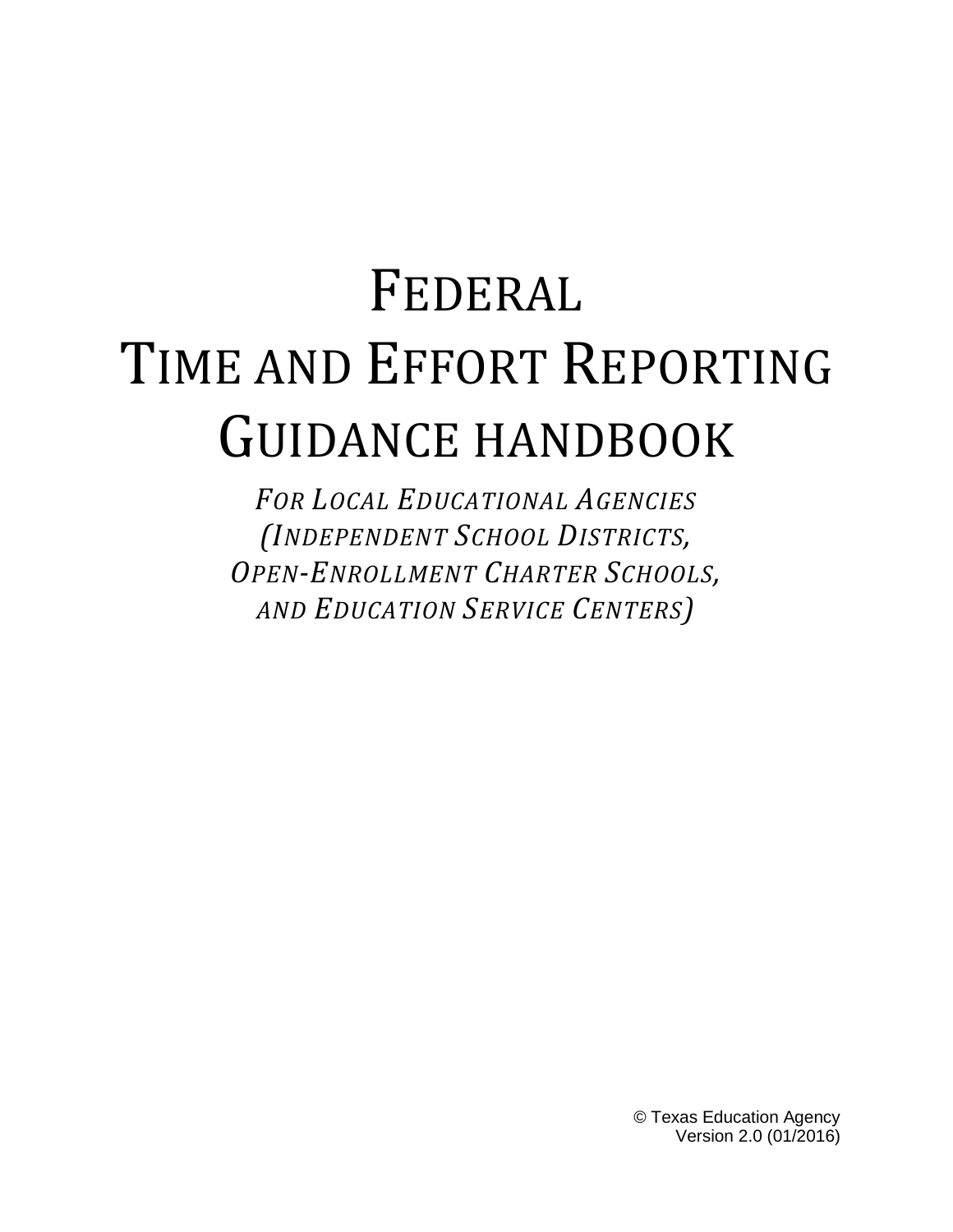# **Contents**

| Employees Funded through a Single Federal Grant Program or Working on a Single Cost  |
|--------------------------------------------------------------------------------------|
|                                                                                      |
|                                                                                      |
| Employees Funded through Multiple Federal Grant Programs or Working on Multiple Cost |
|                                                                                      |
|                                                                                      |
|                                                                                      |
|                                                                                      |
|                                                                                      |
|                                                                                      |
|                                                                                      |
|                                                                                      |
|                                                                                      |
|                                                                                      |
|                                                                                      |
|                                                                                      |
|                                                                                      |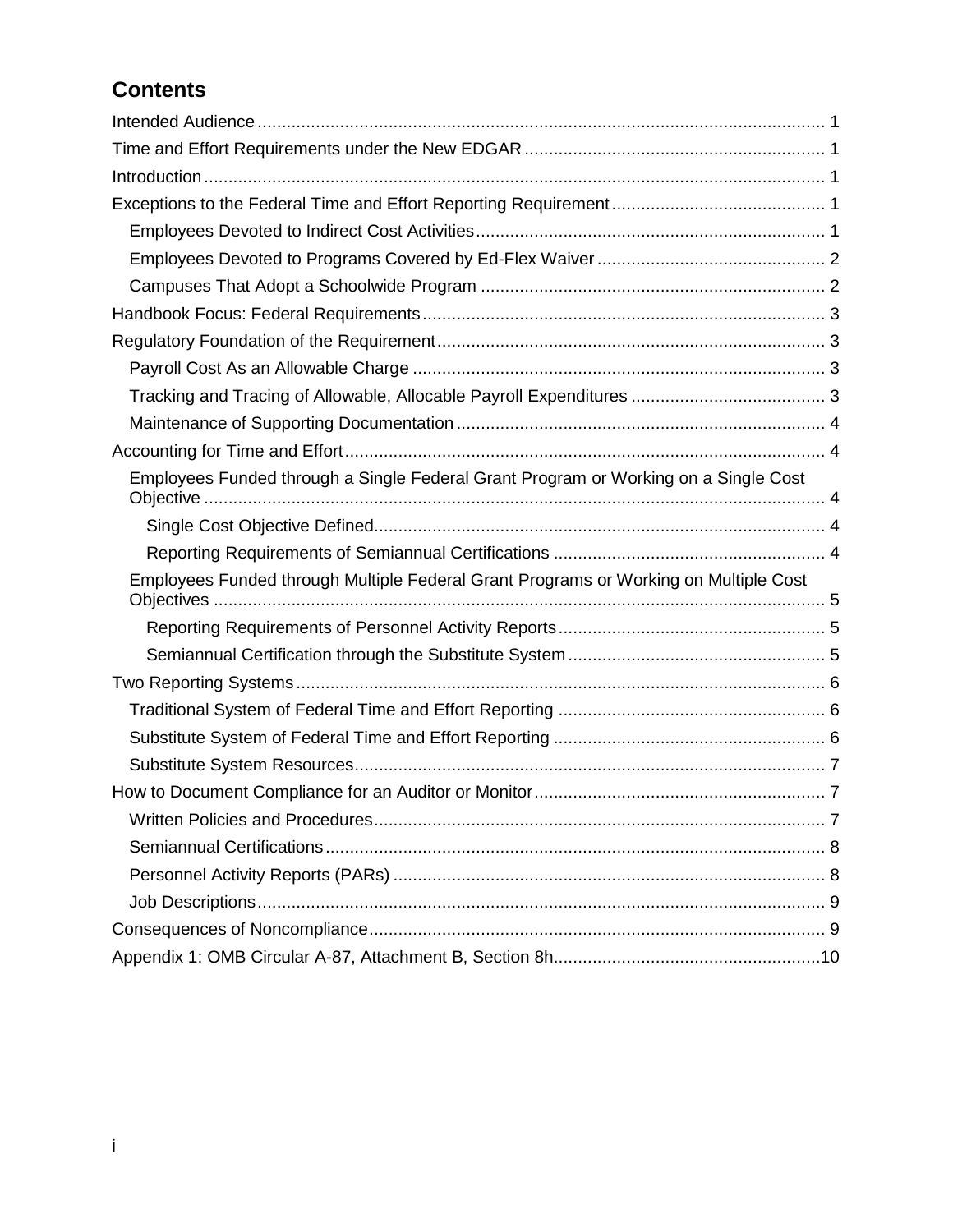# <span id="page-2-0"></span>**Intended Audience**

This guidance pertains to local educational agencies (LEAs), specifically independent school districts, open-enrollment charter schools, and education service centers, governed by the cost principles in the new version of the Education Department General Administrative Regulations (new EDGAR) for current grants or the Office of Management and Budget (OMB) [Circular A-87](https://www.whitehouse.gov/omb/circulars_default/) for grants awarded prior to December 26, 2014.

# <span id="page-2-1"></span>**Time and Effort Requirements under the New EDGAR**

The new OMB regulations, codified as [Title 2 of the Code of Federal Regulations \(2 CFR\)](http://www.ecfr.gov/cgi-bin/text-idx?SID=daf9f454d79344ef884779e46a9acd2f&node=pt2.1.200&rgn=div5#_top)  Part [200,](http://www.ecfr.gov/cgi-bin/text-idx?SID=daf9f454d79344ef884779e46a9acd2f&node=pt2.1.200&rgn=div5#_top) were incorporated into federal regulation on December 26, 2014. The new regulations govern all federal grants awarded by the US Department of Education (USDE) to the state or to an LEA on or after that date. Grants awarded before Dececember 26, 2014, continue to be governed by the OMB circulars that were in effect when the grant was awarded. Visit the [New](http://tea.texas.gov/WorkArea/linkit.aspx?ItemID=25769819229http://tea.texas.gov/Finance_and_Grants/Grants/Administering_a_Grant/The_New_EDGAR/)  [EDGAR](http://tea.texas.gov/WorkArea/linkit.aspx?ItemID=25769819229http://tea.texas.gov/Finance_and_Grants/Grants/Administering_a_Grant/The_New_EDGAR/) page of the TEA website for more information on all of the new requirements.

In the area of time and effort, the new EDGAR provides a description of the seven characteristics that must exist in your written time and effort policies and procedures (2 CFR [200.430\)](http://www.ecfr.gov/cgi-bin/text-idx?SID=daf9f454d79344ef884779e46a9acd2f&node=pt2.1.200&rgn=div5#se2.1.200_1430). Be familiar with these characteristics and ensure that your current policies and procedures reflect them.

However, because the new EDGAR does not list specific types of required documentation for time and effort, TEA recommends at this time that you continue to maintain your existing system of documentation for time and effort if it meets the OMB Circular for your organization under the previous version of EDGAR [\(A-87, A-21, or A-122,](https://www.whitehouse.gov/omb/circulars_default/) as applicable).

## <span id="page-2-2"></span>**Introduction**

This handbook provides guidance on how to document time and effort for employees paid with federal grant funds.

Time and effort documentation is required when any part of the employee's salary is charged to the federal program or used as match for a federal program. Time and effort documentation serves as a receipt for payroll expenditures. In the General Provisions and Assurances that are part of every TEA grant agreement, grant applicants provide assurance that they will maintain records for any personnel whose salaries are prorated among different fund sources, unless the employee falls into one of the exception categories (described in the following section). For federally funded personnel, the General Provisions and Assurances further specify that the records must meet requirements defined in the applicable OMB circular.

The keeping of these records is known as "time and effort reporting." This handbook describes the federal time and effort reporting requirement, what LEAs must do to meet it, how to demonstrate compliance for an independent auditor or TEA monitor, and the consequences of noncompliance.

# <span id="page-2-3"></span>**Exceptions to the Federal Time and Effort Reporting Requirement**

In three cases, federally funded employees are exempt from the time and effort reporting requirement.

## <span id="page-2-4"></span>**Employees Devoted to Indirect Cost Activities**

One exception to the requirement that employees whose salaries are funded in part or in whole by federal grant dollars must document their time and effort is an employee who engages 100% of the time in indirect cost activities and is paid from the indirect cost pool.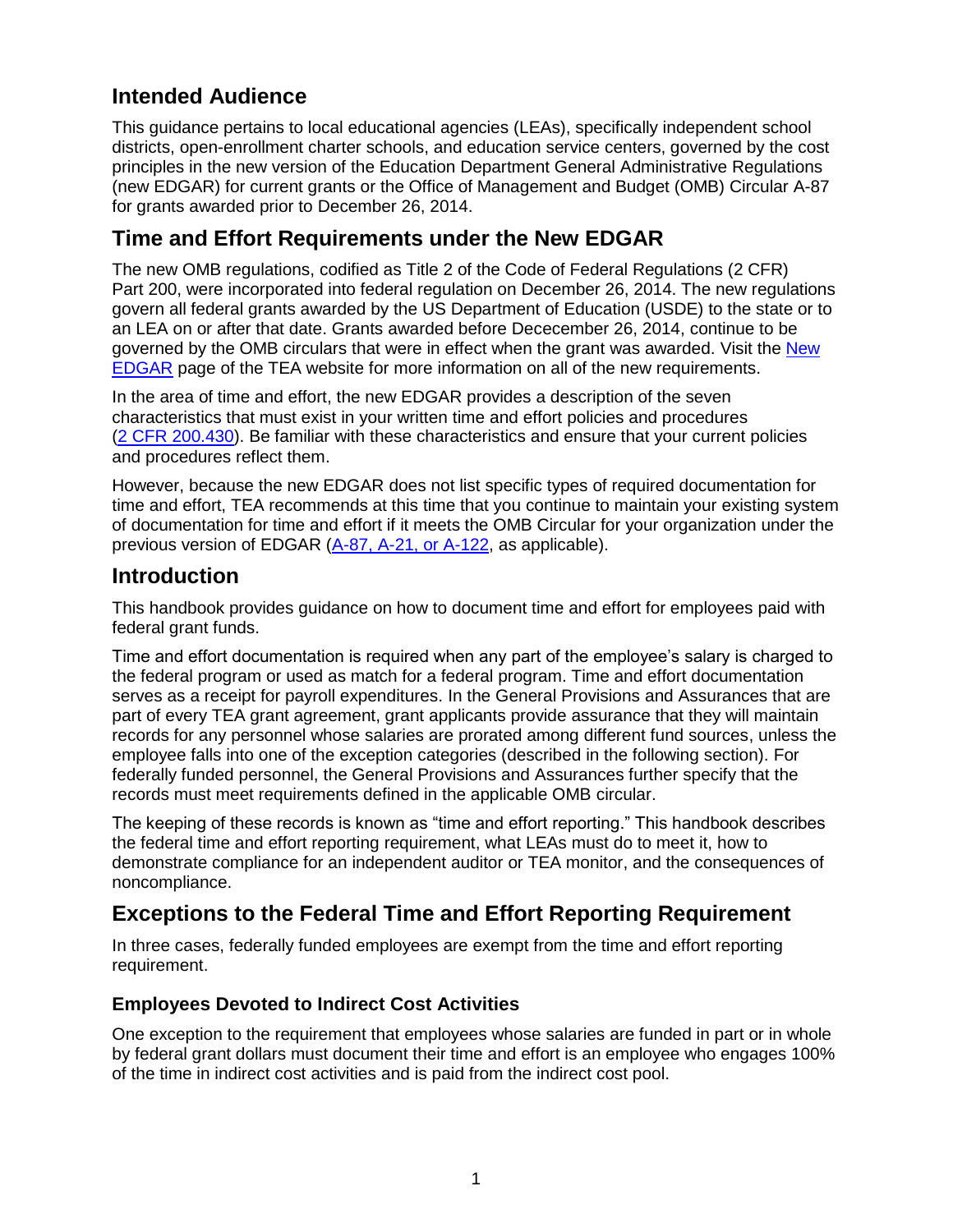Indirect costs, by definition, are costs that are shared among multiple funding sources and that cannot easily be distributed among those funding sources. An example would be an employee who provides administrative support to a federal program director in charge of multiple programs. That employee is likely to answer multiple phone calls related to a range of programs. He or she might order supplies used by staff assigned to multiple programs and might also maintain their time and effort documentation. A portion of the employee's time might be spent maintaining office equipment shared by all staff.

It would be difficult, if not impossible, to accurately document what program that employee was benefiting in each 15-minute segment of the work day, which is what time and effort documentation must do. Therefore, all employees who engage in indirect cost activities for all of their work day and are paid from the indirect cost pool are exempt from the time and effort reporting requirement.

#### <span id="page-3-0"></span>**Employees Devoted to Programs Covered by Ed-Flex Waiver**

The second exception to the federal time and effort reporting requirement concerns grant programs covered under Texas's Ed-Flex waiver.

USDE may award an Ed-Flex waiver to a state with strong accountability safeguards. Texas qualifies for and receives an Ed-Flex waiver. Under Ed-Flex, the US Secretary of Education delegates to Texas the authority to waive some federal education requirements that may make it more difficult for the state to achieve the intended goals of certain education programs.

One of the requirements Texas automatically waives under its Ed-Flex authority is time and effort semiannual certification for employees funded by certain grant programs. [Most programs](http://www2.ed.gov/programs/edflex/applicant.html#programs)  [covered by the Ed-Flex waiver](http://www2.ed.gov/programs/edflex/applicant.html#programs) are authorized by the No Child Left Behind Act of 2001 (NCLB). Next to NCLB, many LEAs receive most of their federal grant funds through programs authorized by the Individuals with Disabilities Education Act (IDEA). Federal law prohibits states from using their Ed-Flex authority to waive any IDEA requirements.

Employees whose salaries are fully funded by any Ed-Flex covered grant program are not required to submit the semiannual certification. Instead, the LEA must maintain an accurate, upto-date job description for those employees. The job description, signed by both employee and supervisor, must clearly state that the employee is assigned 100% to the covered grant program.

## <span id="page-3-1"></span>**Campuses That Adopt a Schoolwide Program**

Campuses that choose to adopt a schoolwide program model can consolidate their Title I, Part A grant funds, or their Title I, Part A funds and other funds, into a single budget "pool." Funds in the pool belong to the schoolwide program budget instead of many individual budgets, and the campus can use the pool to pay for any activity that improves its entire educational program. This consolidation eases the usual requirement to account for funds from each specific federal program separately.

Consolidating funds into a single budget "pool" does not mean that your campus puts all of its funds into one account with its own accounting code. Instead, the pool concept means that you can use the consolidated funds for one purpose, which is to operate the schoolwide program.

Your campus does not need to maintain separate records for each program, but it does need to maintain some documentation. In each grant year, you must be able to show TEA monitors or your own independent auditor the amount of funds you put into the pool from each federal program and state and local source of funds. To satisfy cash management, availability of funds, and federal reporting requirements, you must also be able to show that funds awarded by a particular program were actually expended. One of the ways you can do this is by allocating the federal funds to the schoolwide pool in proportion to the funds awarded to your campus.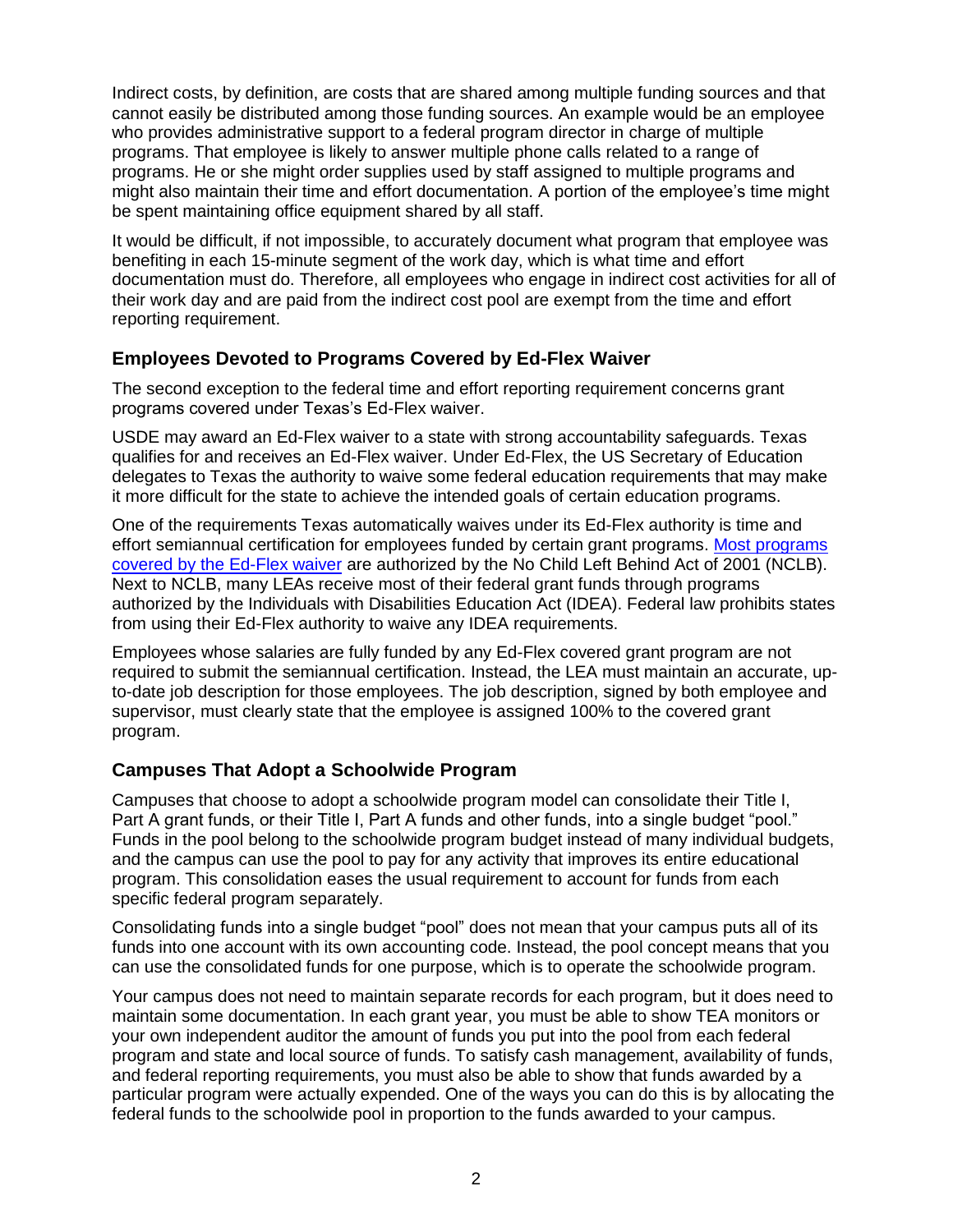Consolidating funds is not the same as coordinating funds, which is when a campus pays for an activity using multiple fund sources and tracks each portion to an allowable program expenditure. Coordinating program funds in this manner does not provide the same level of flexibility as does consolidating funds.

For more information about schoolwide programs, refer to the [Schoolwide Programs](http://www.tea.state.tx.us/grants/schoolwideprograms/) page of the TEA website.

# <span id="page-4-0"></span>**Handbook Focus: Federal Requirements**

This handbook is published by the Department of Grants and Federal Fiscal Compliance (DGFFC). Within DGFFC, the Federal Fiscal Monitoring Division monitors LEA compliance with federal time and effort reporting requirements, and the Grants Administration Division communicates federal time and effort guidance. Thus, this handbook focuses on time and effort reporting requirements for employees funded in part or in whole with federal dollars.

Time and effort reporting requirements may differ for employees funded entirely with state and local funds or for LEAs that receive no federal grant funding. Guidance for those employees and LEAs is communicated by TEA's Financial Compliance Division. You may contact that division by phone at (512) 463-9095 or email at [schoolaudits@tea.texas.gov](mailto:schoolaudits@tea.texas.gov) for details concerning state time and effort reporting requirements.

# <span id="page-4-1"></span>**Regulatory Foundation of the Requirement**

All requirements communicated and enforced by TEA's DGFFC are found in federal rules and regulations. The time and effort reporting requirement is based on a broad regulatory foundation.

## <span id="page-4-2"></span>**Payroll Cost As an Allowable Charge**

The OMB publishes circulars that list allowable costs, or costs that may legitimately be paid with grant funds, for various entity types. [OMB A-87](http://www.whitehouse.gov/omb/circulars_a087_2004) lists costs that are allowable for LEAs, including independent school districts, open-enrollment charter schools, and education service centers. Under [OMB A-87,](http://www.whitehouse.gov/omb/circulars_a087_2004) payroll charges are listed as an allowable expenditure of federal grant funds.

All TEA's grant applications include a form, or schedule, that applicants are required to complete if they plan to expend grant funds on payroll charges. TEA must approve the applicant's planned payroll budget before the agency can award grant funds. As the program progresses, the grantee may need to change its plans for payroll expenditures, and depending on the type and amount of the change, the application may need to be amended.

## <span id="page-4-3"></span>**Tracking and Tracing of Allowable, Allocable Payroll Expenditures**

The Code of Federal Regulations is divided into titles, each of which lists regulations applicable to a different department of the federal government. [Title 34 of the Code of Federal Regulations](http://www2.ed.gov/policy/fund/reg/edgarReg/edgar.html)  [\(34 CFR\),](http://www2.ed.gov/policy/fund/reg/edgarReg/edgar.html) also known as the Education Department General Administrative Regulations (EDGAR), applies to the US Department of Education (USDE). 34 CFR includes regulations pertaining to all administrative facets of grant management, including when and how grant funds may be expended.

[34 CFR 80.20\(a\)\(2\)](http://www.ecfr.gov/cgi-bin/text-idx?c=ecfr&sid=22effb892fd5967d361c853a8d9f1c41&rgn=div5&view=text&node=34:1.1.1.1.26&idno=34#34:1.1.1.1.26.3.129.1) requires federal grantees to use an accounting system that permits "the tracing of funds to a level of expenditures adequate to establish that such funds have not been used in violation of the restrictions and prohibitions of applicable statutes." If a grantee expends federal grant funds on payroll charges, as is permitted in [OMB A-87,](http://www.whitehouse.gov/omb/circulars_a087_2004) the grantee must be able to trace and track all payroll expenditures by grant program through its accounting system.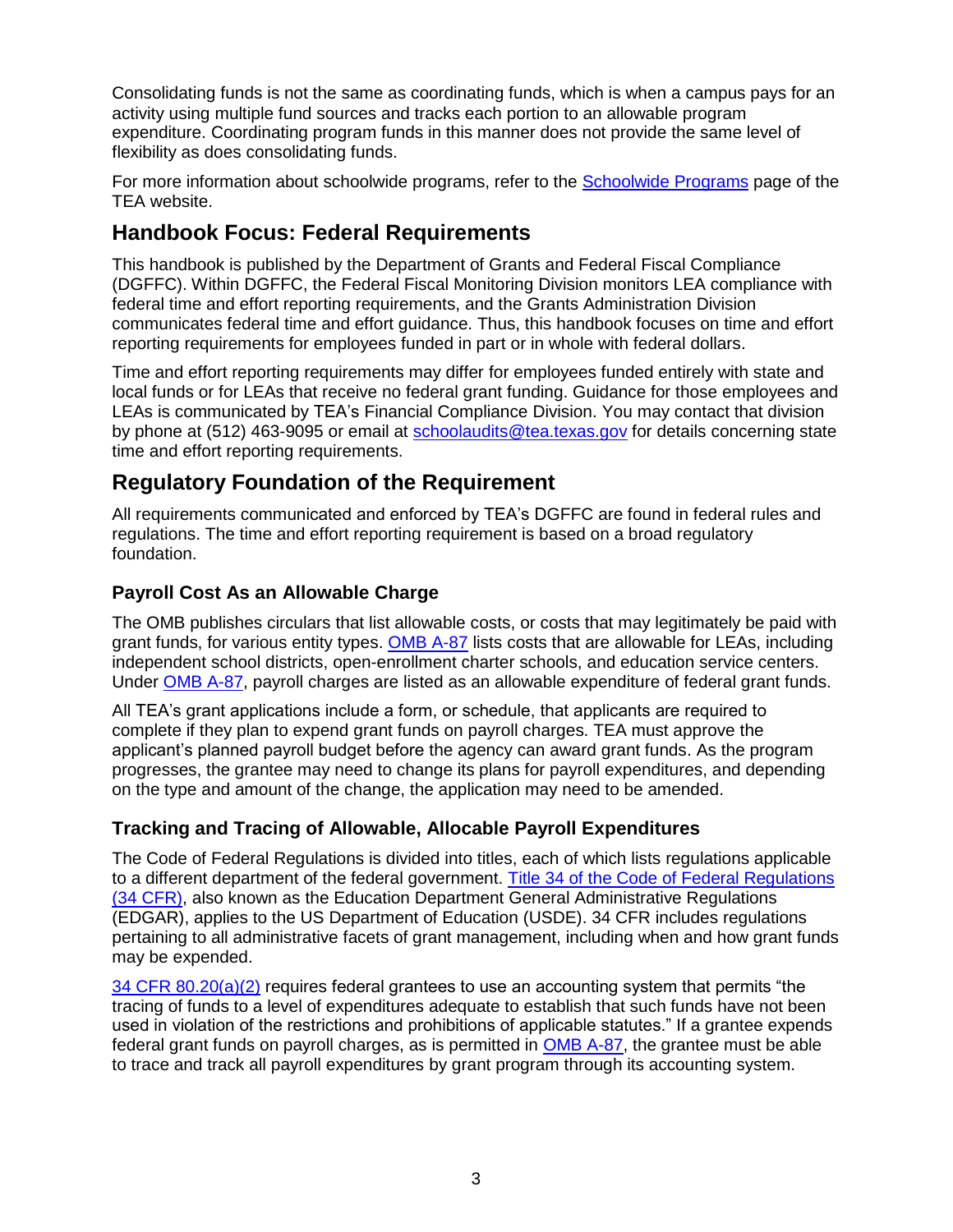[34 CFR 80.20\(b\)\(5\)](http://www.ecfr.gov/cgi-bin/text-idx?c=ecfr&sid=22effb892fd5967d361c853a8d9f1c41&rgn=div5&view=text&node=34:1.1.1.1.26&idno=34#34:1.1.1.1.26.3.129.1) requires federal grantees to apply applicable OMB cost principles and agency program regulations and to follow the terms of grant and subgrant agreements in determining the reasonableness, allowability, and allocability of costs.

#### <span id="page-5-0"></span>**Maintenance of Supporting Documentation**

 $34$  CFR 80.20(b)(6) requires grantees to maintain records supported by such source documentation as cancelled checks, paid bills, payrolls, time and attendance records, and contract and subgrant award documents.

## <span id="page-5-1"></span>**Accounting for Time and Effort**

Time and effort reporting requirements under [OMB A-87](http://www.whitehouse.gov/omb/circulars_a087_2004) are applicable to independent school districts, open-enrollment charter schools, and education service centers.

While [OMB A-87](http://www.whitehouse.gov/omb/circulars_a087_2004) permits payroll expenditures and [34 CFR 80.20\(a\)\(2\)](http://www.ecfr.gov/cgi-bin/text-idx?c=ecfr&sid=22effb892fd5967d361c853a8d9f1c41&rgn=div5&view=text&node=34:1.1.1.1.26&idno=34#34:1.1.1.1.26.3.129.1) requires them to be tracked precisely, additional regulations applies to the way LEAs must document the hours their employees spend working under one or more federal grant programs. The purpose of these additional regulations, which are also found in [OMB A-87,](http://www.whitehouse.gov/omb/circulars_a087_2004) specifically in

[Attachment](http://www.whitehouse.gov/omb/circulars_a087_2004#8) B, Section 8h, is to enforce accountability on both the employee and LEA level for all payroll charges made to federal grants.

For ease of reference, [Attachment B, Section 8h](http://www.whitehouse.gov/omb/circulars_a087_2004#8) of [OMB A-87](http://www.whitehouse.gov/omb/circulars_a087_2004) is reproduced as Appendix 1 of this handbook.

#### <span id="page-5-2"></span>**Employees Funded through a Single Federal Grant Program or Working on a Single Cost Objective**

If an employee works solely on a single federal award or cost objective, charges for the employee's salary and wages must be supported by periodic (semiannual, at least) certifications that the employee worked solely on that program or cost objective for the period covered by the certification. However, the state's Ed-Flex waiver authority waives this semiannual certification requirement, as long as job descriptions are on file, with dated signature of employee and supervisor, for programs covered under Ed-Flex. (Refer to the section titled Employees Devoted to Program Covered by Ed-Flex for details.)

#### <span id="page-5-3"></span>**Single Cost Objective Defined**

The key to determining whether an employee is working on a single cost objective is whether the employee's salary and wages can be supported in full from the federal award alone if the employee's salary is also paid with nonfederal funds. If the employee's duties could be paid in full from the federal source, then the employee has a single cost objective, and only semiannual certification is required.

Refer to the FAQ posted on the [Substitute System](http://www.tea.state.tx.us/index2.aspx?id=2147510385) page of the TEA website for multiple examples of what constitutes a single cost objective.

#### <span id="page-5-4"></span>**Reporting Requirements of Semiannual Certifications**

Employees whose salaries are funded under a single federal grant program are required to report their time and effort through periodic (semiannual, at least) certifications. Each semiannual certification may cover a part of the year, not to exceed six months in length, and is not required to cover an exact six-month period. Employees may submit one semiannual certification for each semester of the school year, for instance. Neither USDE nor TEA mandates the use of a specific form for the periodic certification. However, all of the LEA's employees must use the same form, which must include the following elements: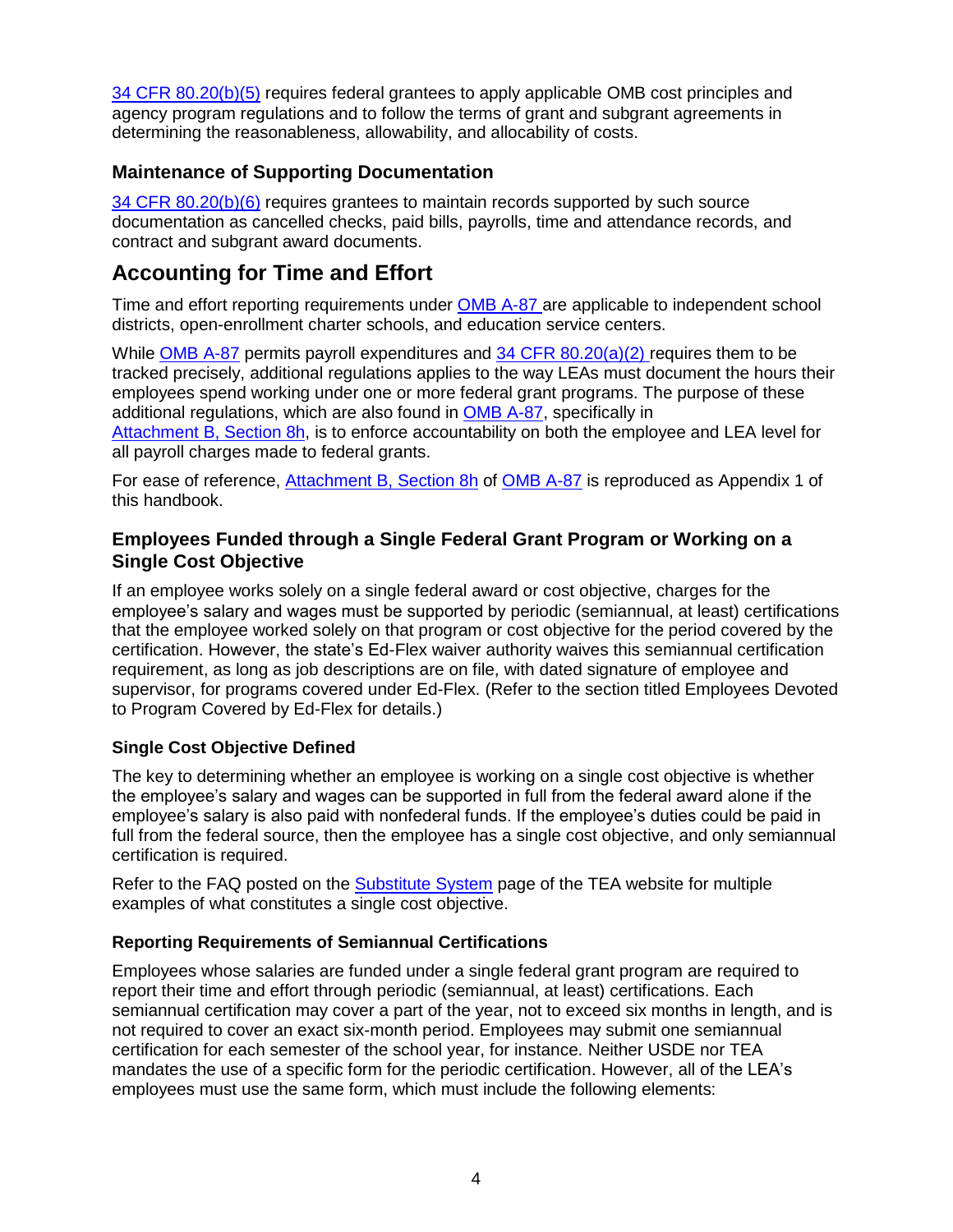- The employer's name
- The employee's name and position
- The name of the federal program or cost objective under which the employee was 100% funded
- The reporting period (semiannual, at least)
- A statement that the employee worked solely on that program for the period covered by the certification
- The dated signature of the employee or of a supervisor with firsthand knowledge of the employee's activities

In addition, the certification must meet the following requirements:

- Must be completed once in each six-month period
- Must be prepared after the work is performed
- Must account for total activity performed during the reporting period

#### <span id="page-6-0"></span>**Employees Funded through Multiple Federal Grant Programs or Working on Multiple Cost Objectives**

Employees who work on multiple activities or cost objectives are required to maintain monthly personnel activity reports (PARs) to support the distribution of their salaries or wages.

#### <span id="page-6-1"></span>**Reporting Requirements of Personnel Activity Reports**

Employees working on multiple activities or costs objectives are required to maintain PARs if the employee's work includes any of the following:

- More than one federal award
- Federal and nonfederal awards
- Indirect and direct cost activities
- Two or more indirect activities allocated using different allocation bases
- An unallowable activity and a direct or indirect cost activity

Neither USDE nor TEA mandates the use of a specific form for the PAR. However, all of the LEA's employees must use the same form, which must include the following elements:

- The employee's actual activity
- The employee's signature

In addition, the PAR must meet the following requirements:

- Must be prepared after the work is performed
- Must account for the total activity for which the employee is compensated
- Must be prepared at least monthly and should coincide with one or more pay periods
- Must agree with supporting documentation

#### <span id="page-6-2"></span>**Semiannual Certification through the Substitute System**

Employees who work on multiple grant programs according to a regular, predetermined schedule may certify their time and effort semiannually through the substitute system of time and effort reporting, which USDE publicized in September 2012. Because the substitute system permits qualifying employees to complete semiannual certifications instead of monthly PARs, it eases the time and effort administrative burden on both qualifying employees and LEAs. For that reason, TEA encourages LEAs to adopt the substitute system.

USDE requires LEAs using the substitute system to submit a management certification to TEA. LEAs must use TEA's management certification form. After TEA receives the completed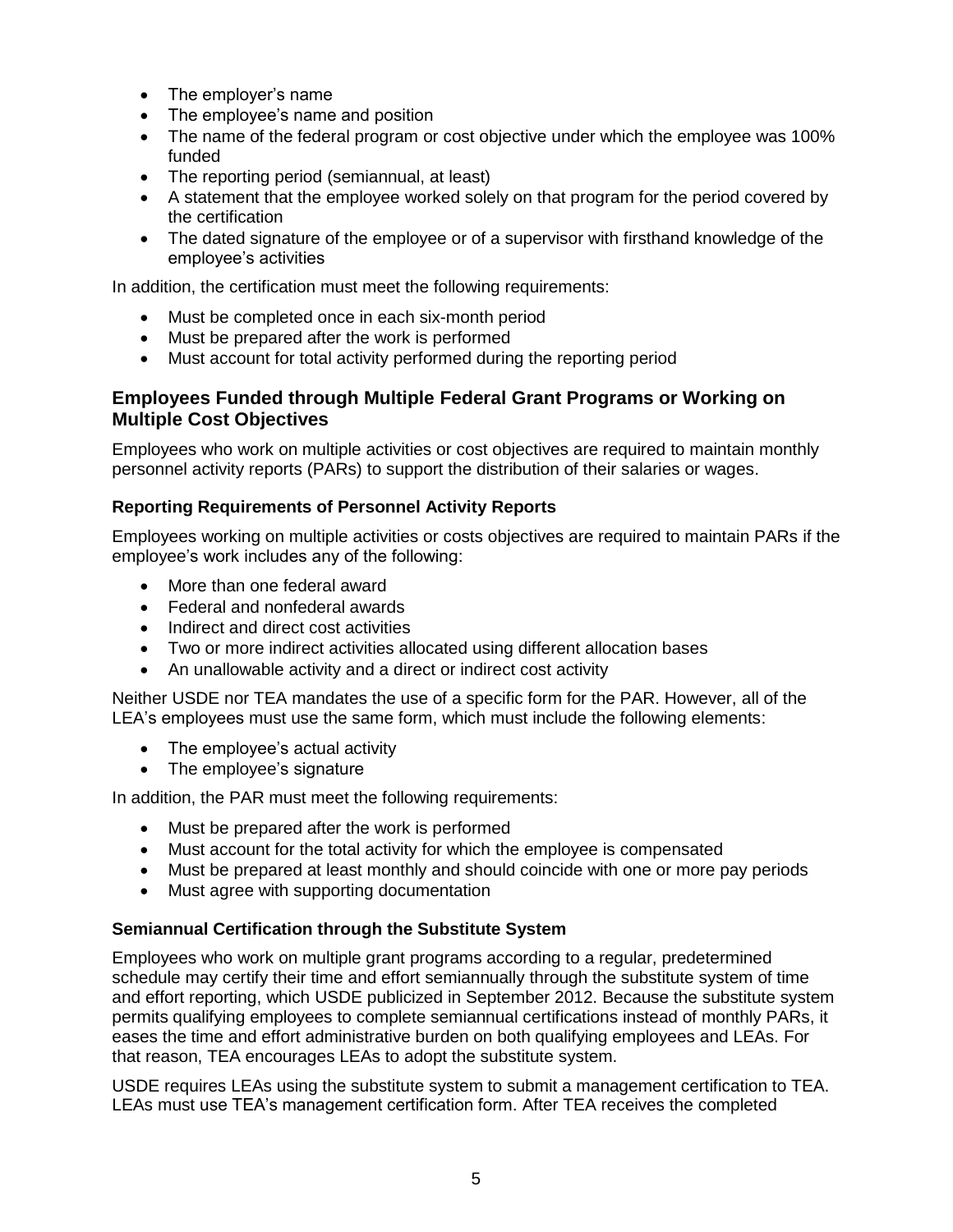certification by the stated deadline for a given school year, the LEA's qualifying employees may use the substitute system to document their time semiannually rather than every month. To accommodate the greatest number of LEAs, TEA sets multiple deadlines for submission of the management certification. Refer to the [Substitute System](http://www.tea.state.tx.us/index2.aspx?id=2147510385) page of the TEA website for deadlines for the current school year.

TEA has developed a semiannual certification form that the LEA may choose to use for its employees' certifications. The form is posted on the [Substitute System](http://www.tea.state.tx.us/index2.aspx?id=2147510385) page of the TEA website. The TEA-developed semiannual certification form includes all elements that will be reviewed in an audit or grant review. An LEA is free to develop and use its own semiannual certification form for its employees. The LEA must use either the TEA-developed form or its own form for all its employees.

Refer to the Substitute System of Federal Time and Effort Reporting section of this handbook for details.

# <span id="page-7-0"></span>**Two Reporting Systems**

Any LEA that receives federal grant funds is required to maintain time and effort documentation for its employees whose employees are paid at least in part with federal funds. (Employees funded wholly with nonfederal funds and LEAs that do not receive federal grant funds are subject to time and effort requirements communicated by TEA's Financial Compliance Division. Refer to the Introduction for contact information.)

LEAs may use one of two time and effort reporting systems:

- The traditional system requiring semiannual certifications for single-source funded employees working on non–Ed-Flex programs and PARs for employees funded through multiple federal grant programs
- The substitute system, which also allows semiannual certifications for certain employees funded through multiple federal grant programs

## <span id="page-7-1"></span>**Traditional System of Federal Time and Effort Reporting**

[Attachment B, Section 8h](http://www.whitehouse.gov/omb/circulars_a087_2004#8) of [OMB A-87](http://www.whitehouse.gov/omb/circulars_a087_2004) describes the traditional system of time and effort reporting (see Appendix 1 for easy reference). This section of the OMB circular provides authority for most elements of all time and effort reporting systems, as follows:

- It defines the employees required to document time and effort, as well as the form that documentation must take.
- It exempts employees devoted to indirect cost activities from the time and effort requirement.
- It authorizes LEAs to use a substitute system of time and effort reporting.

## <span id="page-7-2"></span>**Substitute System of Federal Time and Effort Reporting**

USDE developed the substitute system of time and effort reporting as part of an effort to reduce LEAs' administrative requirements. Because the substitute system simplifies and reduces the time and effort documentation burden for qualifying employees and LEAs, TEA encourages LEAs to adopt it.

USDE requires LEAs using the substitute system to complete a management certification form. Every school year, TEA announces the deadlines for submitting the management certification in order for the LEA to use the substitute system for the entire school year or parts of it. LEAs that submit their management certification forms by the first announced deadline may use the substitute system for the entire school year. LEAs that miss the first deadline may still submit by a subsequent deadline to use the substitute system for a portion of the school year.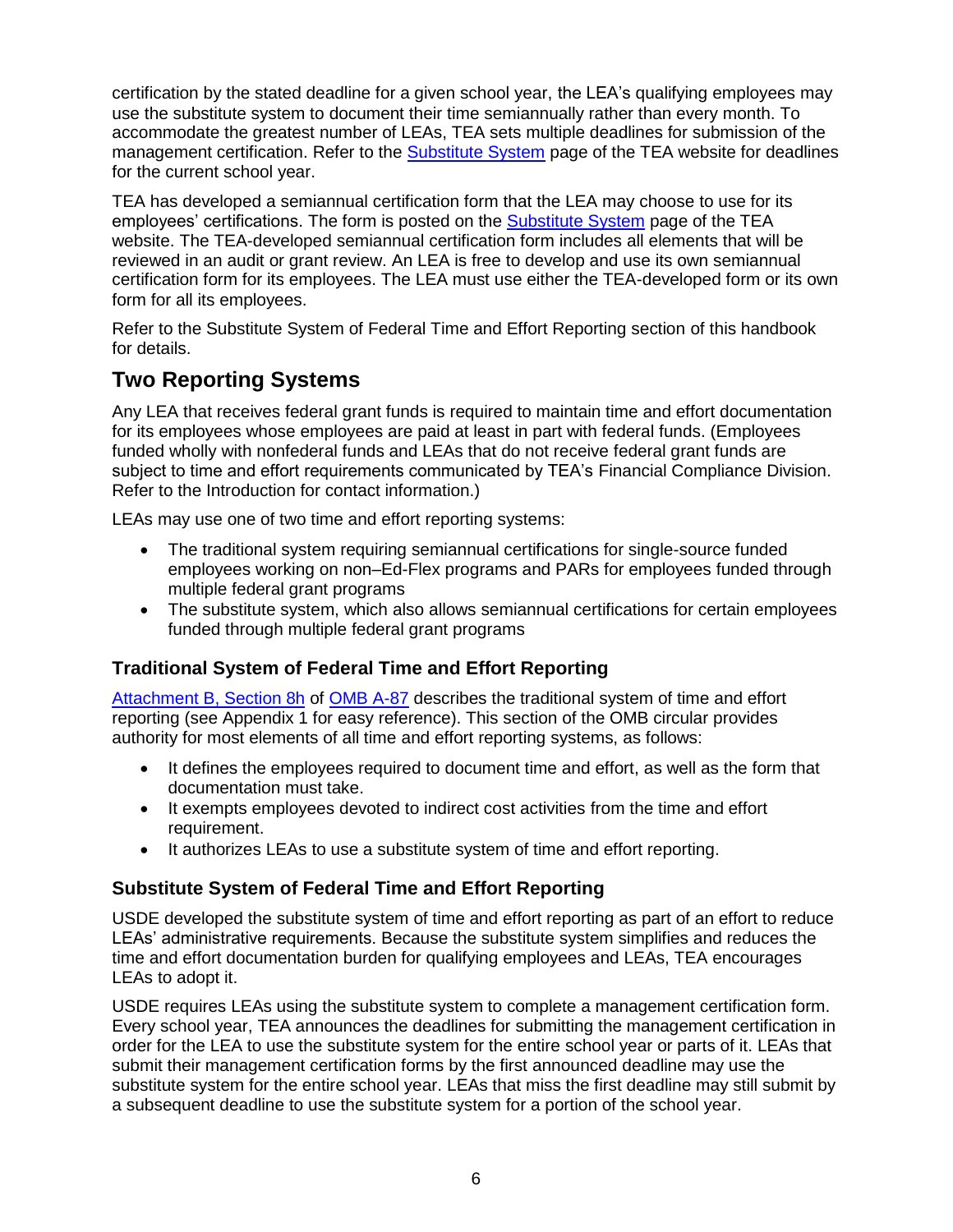The deadlines are announced by several means:

- To the Administrator Addressed letter, posted to the [TEA Correspondence](http://www.tea.state.tx.us/taa_letters.aspx) page
- Regular, repeated bulletins delivered via the GAFPC email update system (sign up through the [Texas Education Agency Updates](http://miller.tea.state.tx.us/list/) page)
- The [Substitute System](http://www.tea.state.tx.us/index2.aspx?id=2147510385) page of the TEA website

The management certification form is posted on the [Substitute System](http://www.tea.state.tx.us/index2.aspx?id=2147510385) page of the TEA website.

Once the LEA has submitted its management certification by the appropriate publicized deadline, eligible employees may begin using the substitute system to document their time and effort for the corresponding part of the school year. Employees are eligible who meet the following requirements:

- The employee must currently work on a schedule that includes multiple activities or cost objectives that must be supported by monthly PARs.
- The employee must work on specific activities or cost objectives based on a predetermined schedule.
- The employee may not work on multiple activities or cost objectives at the exact same time on his or her schedule.

Employees may use a TEA-developed semiannual certification form to report their time and effort under the substitute system. If the LEA chooses to use the form, all its federally funded employees, regardless of whether they are funded by a single or by multiple grant programs, must use the same form.

## <span id="page-8-0"></span>**Substitute System Resources**

The [Substitute System](http://www.tea.state.tx.us/index2.aspx?id=2147510385) page of the TEA website includes a detailed description of the system, as well as links to the following resources:

- USDE substitute system information
- TEA's PowerPoint presentation describing the substitute system
- Substitute system FAQ

# <span id="page-8-1"></span>**How to Document Compliance for an Auditor or Monitor**

The following sections detail two topics:

- How the LEA must report time and effort for its employees that are paid with federal grant funds
- How time and effort records must be maintained to demonstrate compliance with the time and effort reporting requirements for an auditor or monitor

An LEA demonstrates its compliance through its time and effort documentation, which includes the following:

- Written policies and procedures
- Semiannual certification form
- PAR form
- Job description (for employees devoted to programs covered under the Ed-Flex waiver)

## <span id="page-8-2"></span>**Written Policies and Procedures**

In an audit or grant review, the LEA must demonstrate that it maintains and follows written policies and procedures for the federal time and effort reporting requirement. In reviewing the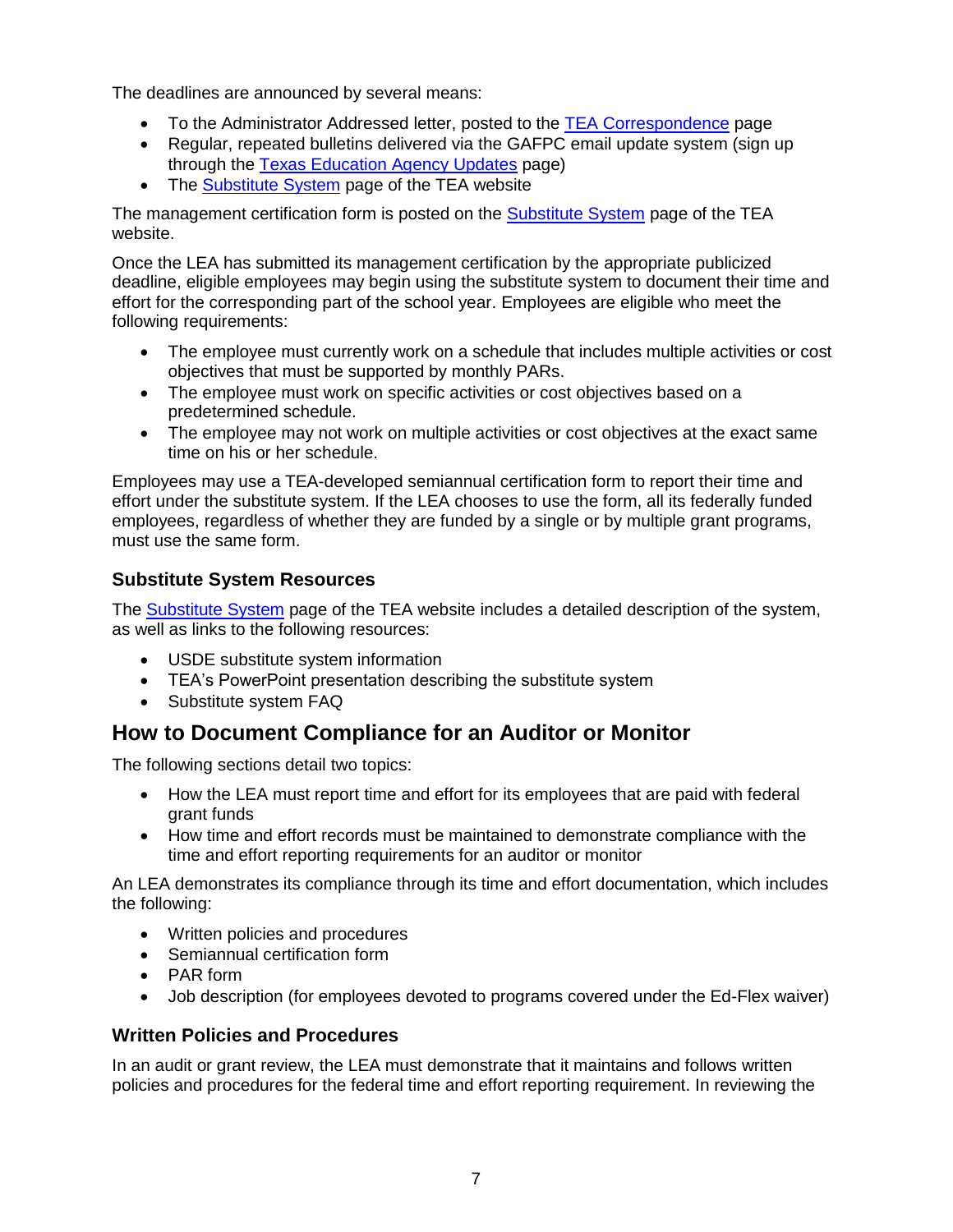LEA's time and effort policies and procedures, an auditor or monitor will check to ensure the following are documented:

- A specific administrative procedure that describes the circumstances under which employees are required to prepare periodic certifications (semiannual, at least) or PARs
- A specific administrative procedure that prescribes the frequency, form, and content of a semiannual certification or PAR
- Procedures that include a sample semiannual certification and a sample PAR
- A specific administrative procedure that requires that employees disclose on the PAR an after-the-fact distribution of 100 percent of the actual time spent on each activity and each fund source
- A specific administrative procedure that requires the allocation of payroll costs to federal awards based upon the actual time reported by each employee paid from a federal award

#### <span id="page-9-0"></span>**Semiannual Certifications**

LEAs that choose to use the substitute system of time and effort have the option of using the TEA-developed semiannual certification form, which was designed to include all elements under an auditor or monitor's review. The LEA may choose to use the semiannual certification form regardless of whether it adopts the substitute system of time and effort reporting.

The LEA may also choose to develop its own semiannual certification form, whether it uses the traditional system or the substitute system of federal time and effort reporting. The LEA may not use the TEA-developed semiannual certification form for some employees and the LEA form for others. Instead, the LEA must use the same form for all its employees.

LEAs that choose to develop their own semiannual certification forms for use under the substitute system or that use the traditional system of time and effort reporting must ensure their semiannual certification forms meet the requirements and include the elements described in the Reporting Requirements of Semiannual Certifications section.

#### <span id="page-9-1"></span>**Personnel Activity Reports (PARs)**

Under the traditional system of federal time and effort reporting, employees whose salaries are funded by multiple federal grant programs must complete a PAR at least monthly. The PAR must include the elements and meet the requirements described in the Reporting Requirements of Personnel Activity Reports section.

PARs involve six times the paperwork, time, and maintenance as semiannual certifications. Under the substitute system of federal time and effort reporting, multiple-source funded employees may submit semiannual certifications instead of PARs as long as they meet the following three requirements:

- The employee must currently work on a schedule that includes multiple activities or cost objectives that must be supported by monthly PARs.
- The employee must work on specific activities or cost objectives based on a predetermined schedule.
- The employee may not work on multiple activities or cost objectives at the exact same time on his or her schedule.

LEAs are encouraged to use the substitute system of time and effort reporting. See the [Substitute System](http://www.tea.state.tx.us/index2.aspx?id=2147510385) page of the TEA website for details.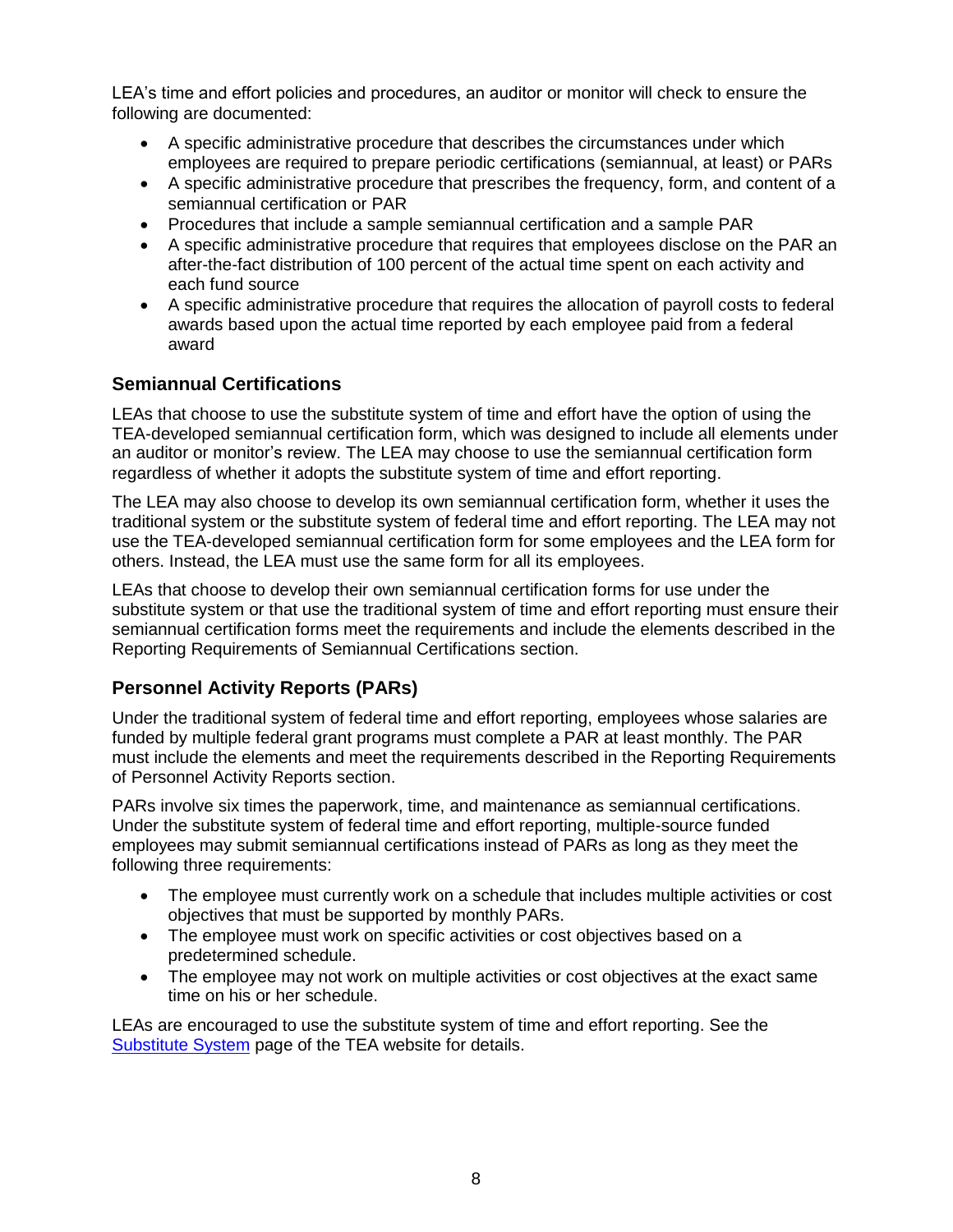#### <span id="page-10-0"></span>**Job Descriptions**

Under its Ed-Flex waiver, Texas has the authority to waive some federal education requirements for [certain NCLB grant programs.](http://www2.ed.gov/programs/edflex/applicant.html#programs) One of the requirements Texas has chosen to waive is the time and effort reporting requirement for employees who are 100% funded under those programs. Those employees are not required to submit semiannual certifications to document their time and effort. Instead, the LEA must maintain an accurate, up-to-date job description for those employees.

The job description must meet the following requirements:

- Current duties and responsibilities
- List of all program or cost objectives under which the employee works
- Periodical updates when duties or responsibilities change
- Dated signature of both employee and employee's supervisor

## <span id="page-10-1"></span>**Consequences of Noncompliance**

The LEA's failure to meet time and effort reporting requirements may place grant funds at risk of being misused and impede the LEA's ability to expend grant funds for the purposes stipulated and within costs allowed in federal law and rules.

Citations of improper time and effort reporting are the most often-questioned costs in audits and grant monitoring.

Failure to implement timely and appropriate corrective actions to these questioned costs may lead to being designated a high-risk grantee under [34 CFR 80.12](http://www.ecfr.gov/cgi-bin/text-idx?SID=393301a7cdccca1ea71f18aae51824e7&node=34:1.1.1.1.26&rgn=div5#se34.1.80_112) and potentially could lead to enforcement actions under [34 CFR 80.43.](http://www.ecfr.gov/cgi-bin/text-idx?SID=393301a7cdccca1ea71f18aae51824e7&node=34:1.1.1.1.26&rgn=div5#se34.1.80_143)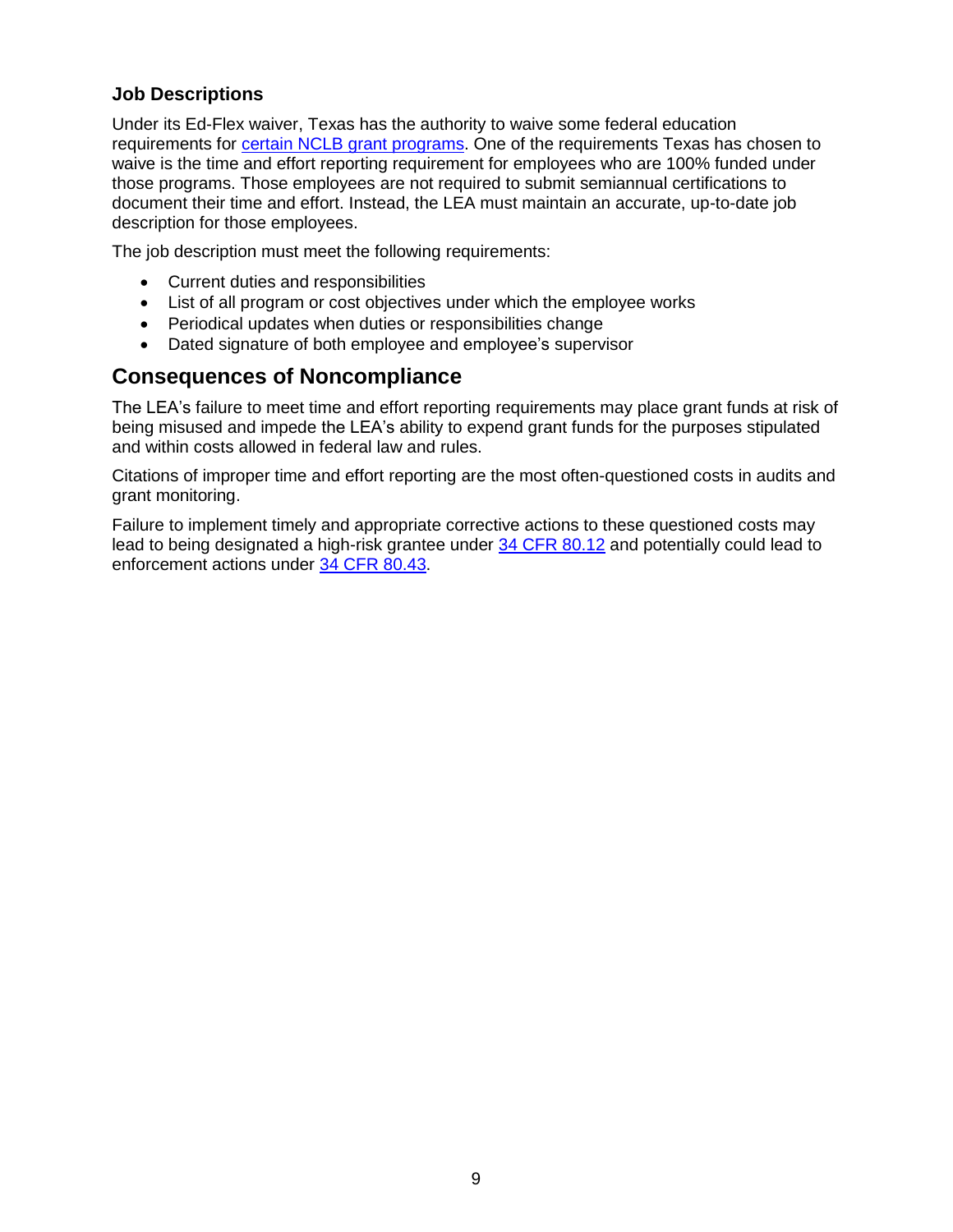# <span id="page-11-0"></span>**Appendix 1: OMB Circular A-87, Attachment B, Section 8h**

Support of salaries and wages. These standards regarding time distribution are in addition to the standards for payroll documentation.

(1) Charges to Federal awards for salaries and wages, whether treated as direct or indirect costs, will be based on payrolls documented in accordance with generally accepted practice of the governmental unit and approved by a responsible official(s) of the governmental unit.

(2) No further documentation is required for the salaries and wages of employees who work in a single indirect cost activity.

(3) Where employees are expected to work solely on a single Federal award or cost objective, charges for their salaries and wages will be supported by periodic certifications that the employees worked solely on that program for the period covered by the certification. These certifications will be prepared at least semi-annually and will be signed by the employee or supervisory official having firsthand knowledge of the work performed by the employee.

(4) Where employees work on multiple activities or cost objectives, a distribution of their salaries or wages will be supported by personnel activity reports or equivalent documentation which meets the standards in subsection 8.h.(5) of this appendix unless a statistical sampling system (see subsection 8.h.(6) of this appendix) or other substitute system has been approved by the cognizant Federal agency. Such documentary support will be required where employees work on:

(a) More than one Federal award,

- (b) A Federal award and a non-Federal award,
- (c) An indirect cost activity and a direct cost activity,
- (d) Two or more indirect activities which are allocated using different allocation bases, or
- (e) An unallowable activity and a direct or indirect cost activity.
- (5) Personnel activity reports or equivalent documentation must meet the following standards:
- (a) They must reflect an after-the-fact distribution of the actual activity of each employee,
- (b) They must account for the total activity for which each employee is compensated,

(c) They must be prepared at least monthly and must coincide with one or more pay periods, and

(d) They must be signed by the employee.

(e) Budget estimates or other distribution percentages determined before the services are performed do not qualify as support for charges to Federal awards but may be used for interim accounting purposes, provided that:

(i) The governmental unit's system for establishing the estimates produces reasonable approximations of the activity actually performed;

(ii) At least quarterly, comparisons of actual costs to budgeted distributions based on the monthly activity reports are made. Costs charged to Federal awards to reflect adjustments made as a result of the activity actually performed may be recorded annually if the quarterly comparisons show the differences between budgeted and actual costs are less than ten percent; and

(iii) The budget estimates or other distribution percentages are revised at least quarterly, if necessary, to reflect changed circumstances.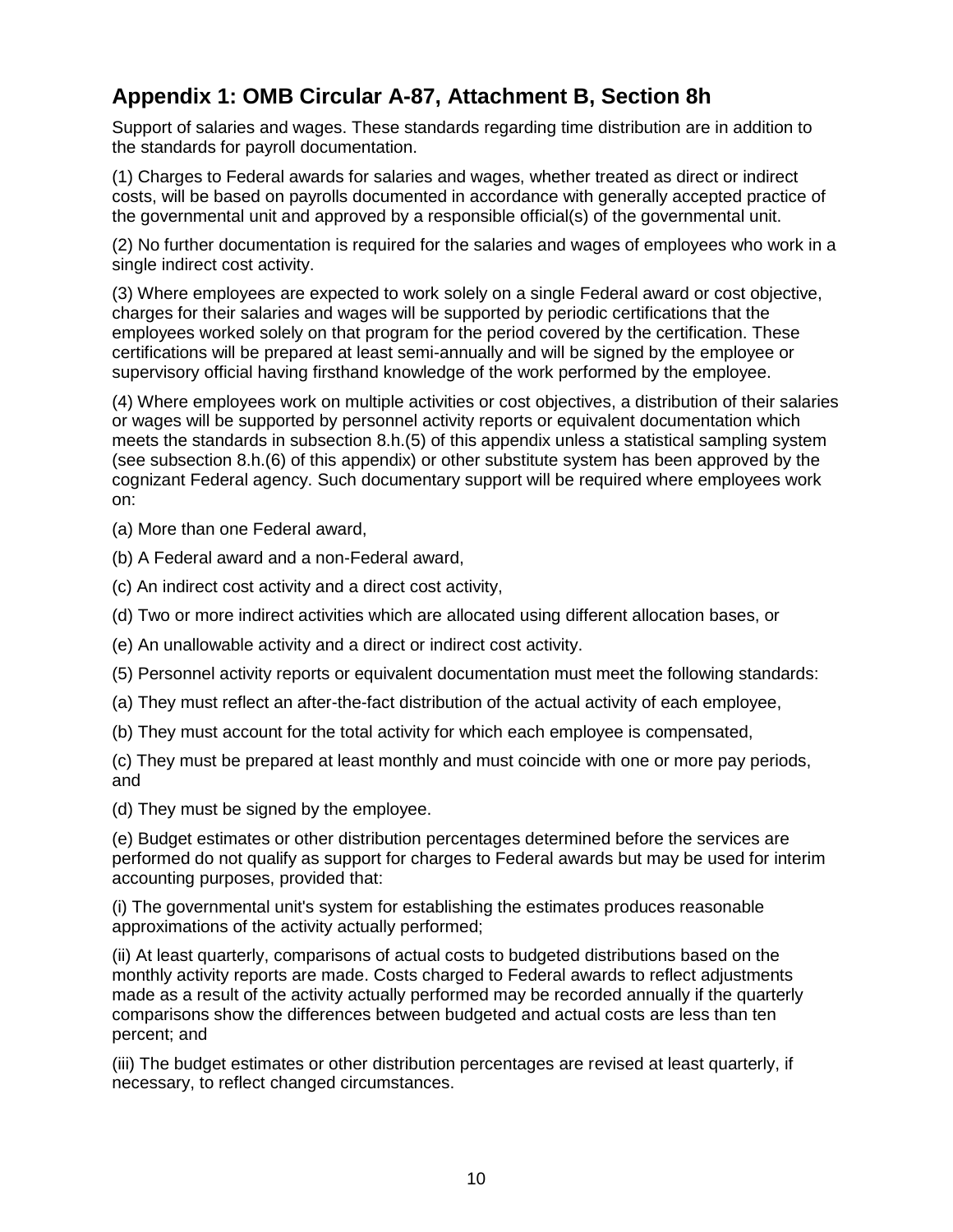(6) Substitute systems for allocating salaries and wages to Federal awards may be used in place of activity reports. These systems are subject to approval if required by the cognizant agency. Such systems may include, but are not limited to, random moment sampling, case counts, or other quantifiable measures of employee effort.

(a) Substitute systems which use sampling methods (primarily for Temporary Assistance to Needy Families (TANF), Medicaid, and other public assistance programs) must meet acceptable statistical sampling standards including:

(i) The sampling universe must include all of the employees whose salaries and wages are to be allocated based on sample results except as provided in subsection 8.h.(6)(c) of this appendix;

(ii) The entire time period involved must be covered by the sample; and

(iii) The results must be statistically valid and applied to the period being sampled.

(b) Allocating charges for the sampled employees' supervisors, clerical and support staffs, based on the results of the sampled employees, will be acceptable.

(c) Less than full compliance with the statistical sampling standards noted in subsection 8.h.(6)(a) of this appendix may be accepted by the cognizant agency if it concludes that the amounts to be allocated to Federal awards will be minimal, or if it concludes that the system proposed by the governmental unit will result in lower costs to Federal awards than a system which complies with the standards.

(7) Salaries and wages of employees used in meeting cost sharing or matching requirements of Federal awards must be supported in the same manner as those claimed as allowable costs under Federal awards.